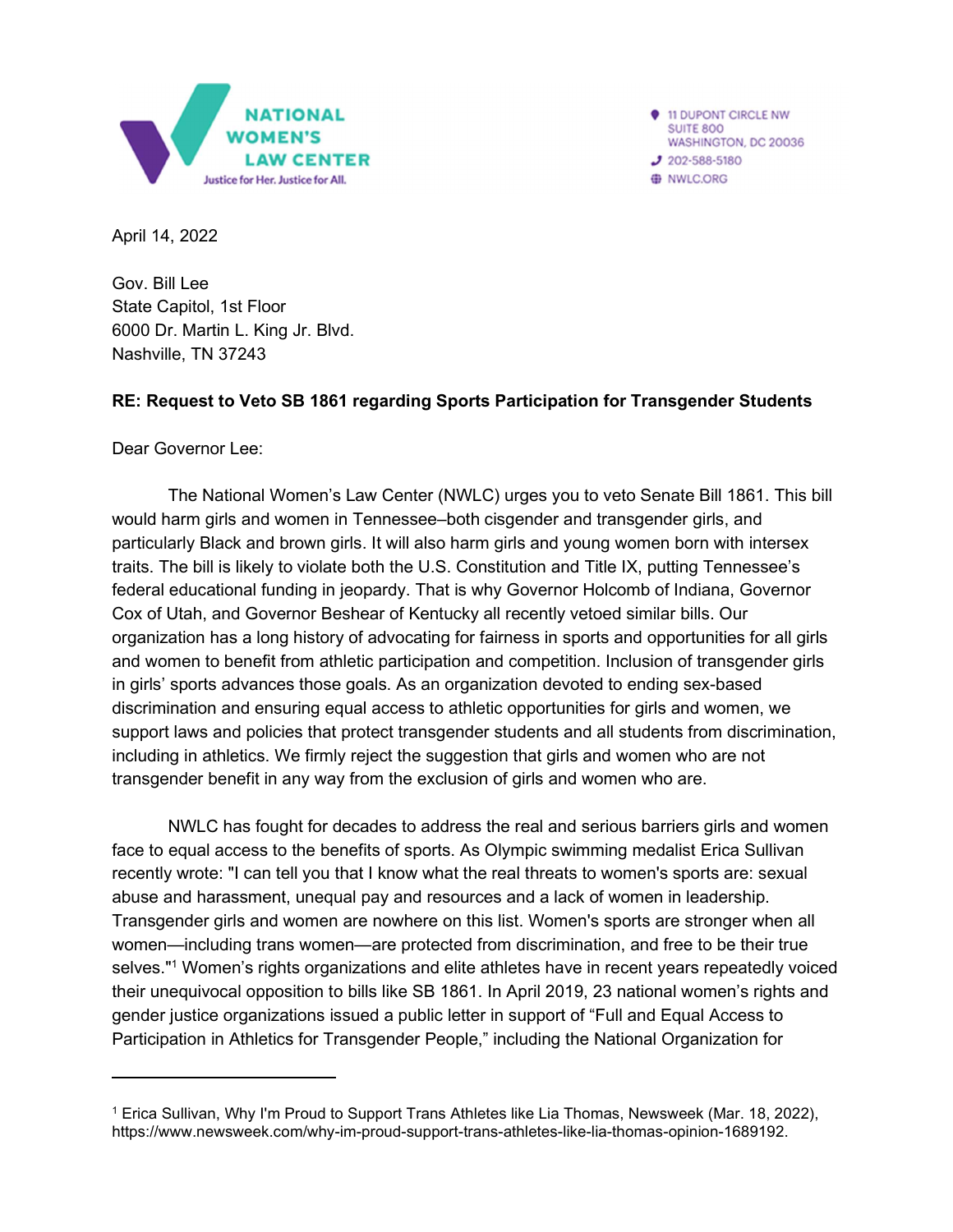Women, Women Leaders in College Sports, and the Women's Sports Foundation.<sup>2</sup> In December 2020, Billie Jean King, Megan Rapinoe, and Candace Parker joined nearly 200 athletes in an amicus brief opposing the Idaho anti-transgender sports ban.<sup>3</sup> In February 2021, the National Coalition for Women and Girls in Education—which includes organizations like American Association of University Women (AAUW), Girls Inc., and YWCA USA—issued a statement announcing the coalition's support of transgender and nonbinary students' "full and equal access to sex-separated activities and facilities consistent with their gender identity, including athletics teams."<sup>4</sup>

Because SB 1861 is a far cry from meaningful action to advance athletic opportunities for girls, we strongly urge you to veto it. This bill would impose strict penalties on schools that do not scrutinize the assigned birth sex of children as young as age 5—far more invasive and medically, developmentally, and educationally inappropriate than, for example, processes governing Olympic athletes. If this law is enacted, Tennessee would become unique for devoting a new law specifically to scrutinizing assigned birth sex of children under age 10 and focusing arbitrary harms upon the youngest, most vulnerable transgender, nonbinary, and intersex children. K-5 sports exist primarily to allow young children to experience fun and a sense of belonging. Despite the best efforts of many educators, girls who are transgender already face widespread and well-documented discrimination in public schools, including harassment and sexual abuse and assault.<sup>5</sup> SB 1861 would further deprive transgender girls of educational access and could place them at greater risk of such discrimination.<sup>6</sup>

Moreover, SB 1861 would coerce schools to violate both the U.S. Constitution and Title IX, inviting costly litigation and jeopardizing their federal funding. An Idaho bill similar to SB 1861 has already been found to likely violate the U.S. Constitution's Equal Protection Clause.<sup>7</sup> In addition, numerous federal courts, including the U.S. Supreme Court,<sup>8</sup> have long held that discrimination on the basis of gender identity and transgender status is a form of sex

<sup>&</sup>lt;sup>2</sup> Statement of Women's Rights and Gender Justice Organizations in Support of Full and Equal Access to Participation in Athletics for Transgender People (Apr. 9, 2019), https://nwlc.org/wpcontent/uploads/2019/04/Womens-Groups-Sign-on-Letter-Trans-Sports-4.9.19.pdf.

 $^3$  Lambda Legal, *Billie Jean King, Megan Rapinoe, and Candace Parker Join Nearly 200 Athletes* Supporting Trans Youth Participation in Sports (Dec. 21, 2020),

https://www.lambdalegal.org/news/id\_20201221\_billie-jean-king-megan-rapinoe-and-candace-parker.

<sup>&</sup>lt;sup>4</sup> National Coalition for Women and Girls in Education, NCWGE Supports Transgender and Nonbinary Students' Full and Equal Participation in All Education Programs and Activities (Feb. 12, 2021), https://www.ncwge.org/activities.html.

 $^5$  National Center for Transgender Equality, *The Report of the 2015 U.S. Transgender Survey* 4, 11  $^5$ (2017) [hereinafter USTS Report], available at http://www.ustranssurvey.org.

 $^6$  Diane Ehrensaft & Stephen M. Rosenthal, *Sexual Assault Risk and School Facility Restrictions in* Gender Minority Youth, 143 PEDIATRICS 1 (May 6, 2019), https://pubmed.ncbi.nlm.nih.gov/31061221.

<sup>7</sup> Hecox v. Little, 479 F. Supp. 3d 930, 979, 984-85 (D. Id. Aug. 17, 2020).

<sup>8</sup> Bostock v. Clayton Cnty., 140 S. Ct. 1731, 1747 (2020); Adams by & through Kasper v. Sch. Bd. of St. Johns Cnty., 968 F.3d 1286, 1296 (11th Cir. 2020); Grimm v. Gloucester Cnty. Sch. Bd., 972 F.3d 586, 616 (4th Cir. 2020), as amended (Aug. 28, 2020).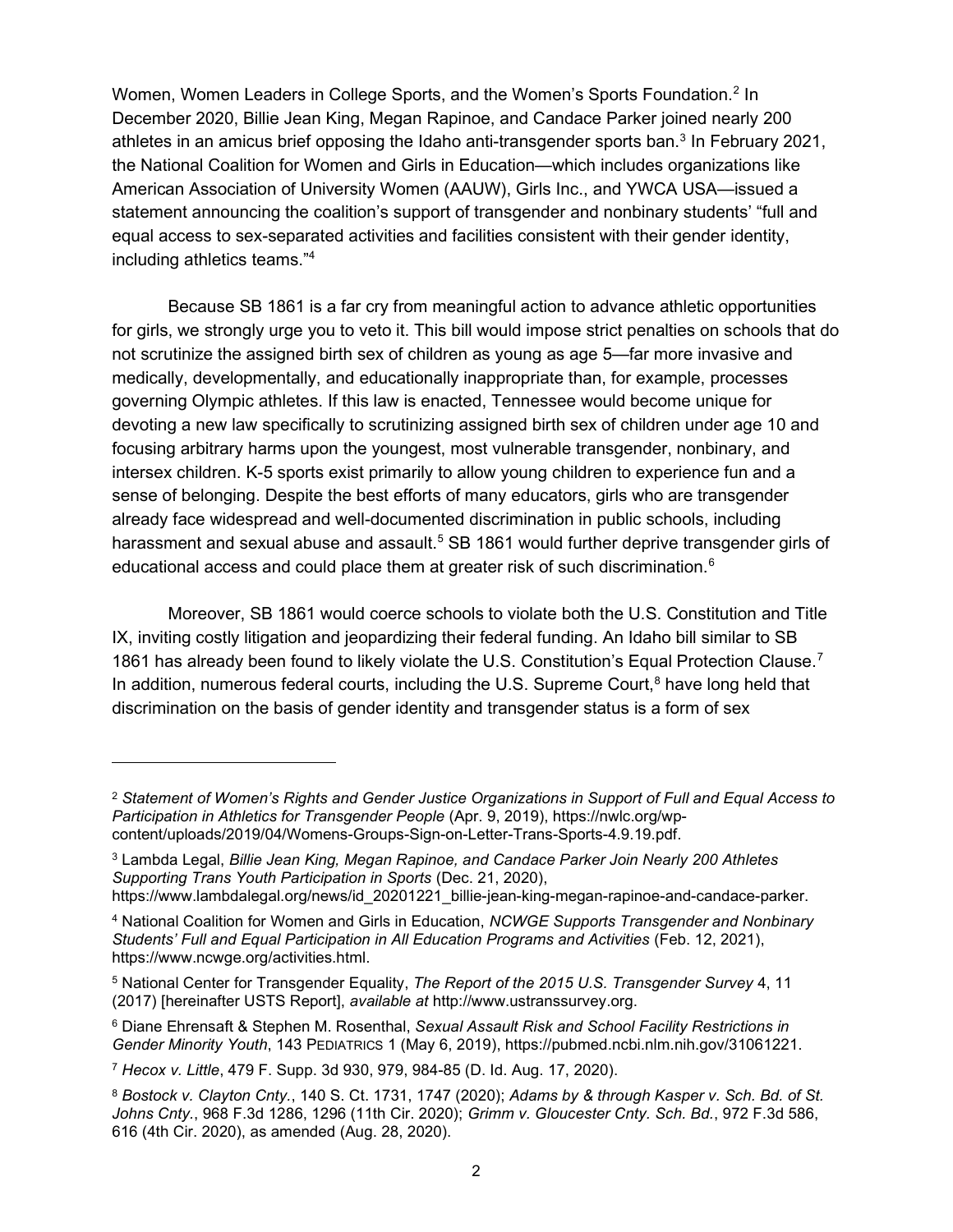discrimination, including when it occurs in gender-separated education programs.<sup>9</sup> Every federal court to address the question, as well as the U.S. Department of Education, has understood the Supreme Court's ruling that discrimination on the basis of gender identity and transgender status is a form of sex discrimination as applying fully to Title IX.<sup>10</sup> This means that if SB 1861 were to be enacted, Tennessee would likely face litigation not only by private parties but also by the federal government, putting at risk Tennessee's over \$755 million educational funding.<sup>11</sup>

SB 1861 is a false solution in search of a problem. Transgender students already live and go to school in Tennessee, and have been recently harmed by the May 2021 anti-trans athletics ban affecting students in grades  $5-12^{12}$  There has never been any dominance by transgender girls and women in sports in Tennessee, or in states with trans-inclusive policies.<sup>13</sup> Yet SB 1861 would not only exclude transgender students from sports but would also harm cisgender girls who fall outside stereotypical notions of femininity, simply because they are very tall or muscular, have short hair, wear masculine clothing, or otherwise choose to present in more traditionally masculine ways. Under SB 1861, a cisgender girl could be removed from sports participation because a school official believes that she submitted "false or misleading" documentation about her sex assigned at birth, or simply because she is unable to afford the cost of obtaining a birth certificate or other legal document.<sup>14</sup> Black and brown girls—who are routinely targeted for not conforming to society's expectations of white femininity—would be especially vulnerable to the gender scrutiny invited by SB 2.<sup>15</sup>

<sup>9</sup> See, e.g., Schwenk v. Hartford, 204 F.3d 1187, 1200-01 (9th Cir. 2000) (interpreting Gender Motivated Violence Act); Whitaker By Whitaker v. Kenosha Unified Sch. Dist. No. 1 Bd. of Educ., 858 F.3d 1034, 1047 (7th Cir. 2017) (Title IX); Evancho v. Pine-Richland Sch. Dist., 237 F. Supp. 3d 267, 288 (W.D. Pa. 2017); M.A.B. v. Bd. of Educ. of Talbot Cnty., 286 F. Supp. 3d 704, 719 (D. Md. 2018) (Title IX). See also Parents for Privacy v. Barr, 949 F.3d 1210, 1239-40 (9th Cir. 2020) (Title IX); Doe by & through Doe v. Boyertown Area Sch. Dist., 897 F.3d 518, 535 (3d Cir. 2018) (Title IX).

<sup>10</sup> Exec. Order No. 13988, 86 Fed. Reg. 7023 (2021).

<sup>11</sup> U.S. Department of Education, Fiscal Years 2020-2022 State Tables for the U.S. Department of Education, available at https://www2.ed.gov/about/overview/budget/statetables/index.html.

<sup>&</sup>lt;sup>12</sup> Center for American Progress, Fair Play: The Importance of Sports Participation for Transgender Youth 13-16 (Feb. 8, 2021), available at https://www.americanprogress.org/issues/lgbtqrights/reports/2021/02/08/495502/fair-play.

<sup>&</sup>lt;sup>13</sup> David Crary & Lindsay Whitehurst, Lawmakers can't cite local examples of trans girls in sports, ASSOCIATED PRESS (Mar. 3, 2021), https://apnews.com/article/lawmakers-unable-to-cite-local-trans-girlssports-914a982545e943ecc1e265e8c41042e7.

<sup>&</sup>lt;sup>14</sup> Teresa Wiltz, Without ID, Homeless Trapped in Vicious Cycle (May 15, 2017), https://www.pewtrusts.org/en/research-and-analysis/blogs/stateline/2017/05/15/without-id-homelesstrapped-in-vicious-cycle.

<sup>&</sup>lt;sup>15</sup> Cassandra Mensah, NWLC Leads Amicus Brief Against Idaho Law That Targets Trans Women and Girls and Harms All Female Students, National Women's Law Center (Dec. 21, 2020), https://nwlc.org/blog/nwlc-leads-amicus-brief-against-idaho-law-that-targets-trans-women-and-girls-andharms-all-female-students.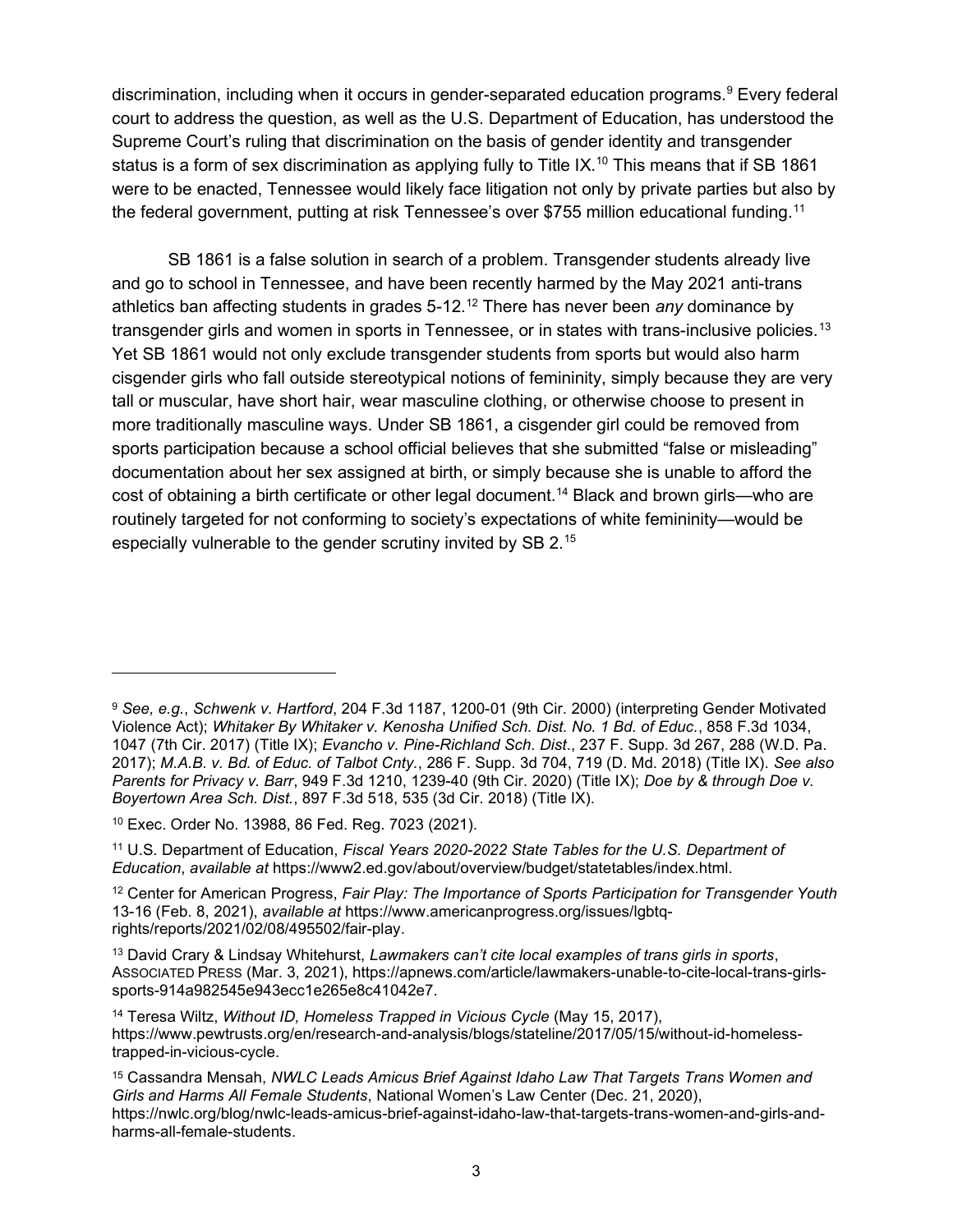There are numerous examples of sex discrimination that continues to harm girls and women in sports—including fewer athletic opportunities,<sup>16</sup> second-class facilities and equipment,<sup>17</sup> and sexual abuse by coaches, doctors, and other students<sup>18</sup>—but banning transgender girls and women from participating in sports would not solve any of these problems. SB 1861 claims to protect girls in sports, but it does the exact opposite by using "fairness in girls' sports" as a cudgel against transgender girls, while ultimately harming all girls. Tennesseans who care about girls' sports should reject this bill and instead focus on closing the gender and racial disparities in athletics opportunities and participation and on protecting student athletes from sexual abuse.

NWLC supports the full inclusion of transgender girls and women in sports because we recognize, as courts and scientists overwhelmingly have stated, that transgender girls and women are girls and women. Transgender students play sports for the same reasons that all students do: to have fun, challenge themselves, and be part of a team where they feel included and accepted. And in the handful of instances where a transgender girl or woman works hard and excels in her sport, we celebrate her victory as a victory for all girls and women.

We hope you'll consider the words of Utah Governor Spencer Cox when he spoke about the small number of transgender students participating in team sports in his state: "That's what all of this is about. Four kids who aren't dominating or winning trophies or taking scholarships. Four kids who are just trying to find some friends and feel like they are a part of something. Four kids trying to get through each day. Rarely has so much fear and anger been directed at so few. I don't understand what they are going through or why they feel the way they do. But I want them to live. And all the research shows that even a little acceptance and connection can reduce suicidality significantly. For that reason, as much as any other, I have taken this action in the hope that we can continue to work together and find a better way."<sup>19</sup> All students, including transgender girls, deserve the chance to succeed and thrive like any of their peers. We urge you to veto SB 1861.

<sup>&</sup>lt;sup>16</sup> Women's Sports Foundation, Chasing Equity: The Triumphs, Challenges, and Opportunities in Sports for Girls and Women (2020), https://www.womenssportsfoundation.org/articles\_and\_report/chasingequity-the-triumphs-challenges-and-opportunities-in-sports-for-girls-and-women; National Women's Law Center, Finishing Last: Girls of Color and School Sports Opportunities 1 (2015), https://nwlc.org/resources/finishing-last.

<sup>&</sup>lt;sup>17</sup> United Nations Women, COVID-19, Women, Girls and Sport: Build Back Better, (2020), https://www.unwomen.org/-/media/headquarters/attachments/sections/library/publications/2020/briefcovid-19-women-girls-and-sport-en.pdf.

<sup>&</sup>lt;sup>18</sup> See, e.g., Aaron Slone Jeckell et al., The Spectrum of Hazing and Peer Sexual Abuse in Sports: A Current Perspective, 10(6) SPORTS HEALTH, 558, 560 (Dec. 2018), available at https://www.ncbi.nlm.nih.gov/pmc/articles/PMC6204631 (estimating that up to 48% of athletes experience some kind of sexual mistreatment); Julie Mack & Emily Lawler, MSU doctor's alleged victims talked for 20 years. Was anyone listening?, MLIVE (Feb. 8, 2017),

https://www.mlive.com/news/index.ssf/page/msu\_doctor\_alleged\_sexual\_assault.html.

<sup>19</sup> Gov. Spencer J. Cox, Veto Message for H.B. 11 (Mar. 22, 2022), https://www.sltrib.com/news/politics/2022/03/22/gov-spencer-coxs/.